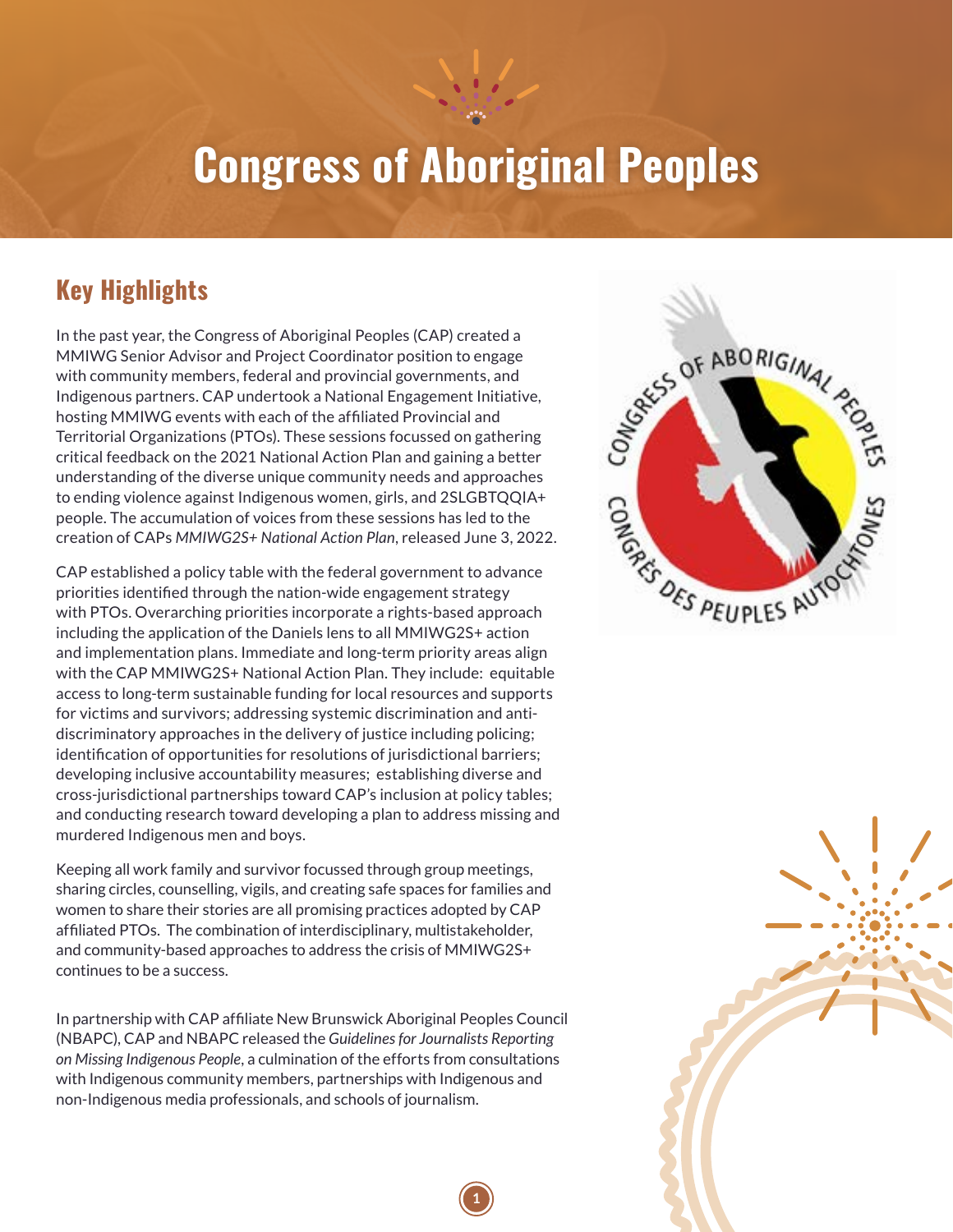

CAP partnered with affiliate NBAPC to host the 3rd Looking Out For Each Other (LOFEO) project symposium entitled *MMIWG2S+ Supporting Better Outcomes*. This online event included presentations, workshops, and discussions from the LOFEO project network and others doing work in the same MMIWG2S+ field. This platform provided an opportunity to raise awareness of collective work to develop and support the creation of Indigenousled responses that will lead to better outcomes for Indigenous women, girls and 2SLGBTQQIA+ people.

CAP hosted the first *Gender Symposium Mobilizing Indigenous Two-Spirit History*. It was an interdisciplinary discussion that aimed to foster partnerships, community engagement, and networking opportunities. The symposium aimed to mobilize knowledge sharing on the history of Two-Spirit and non-binary individuals to increase awareness and understanding of 2SLGBTQQIA+ history and enhance public awareness about Two-Spirit identity and how crucial Two-Spirit and Indigiqueer leaders are to the movements of change.

Throughout 2021, CAP was involved in numerous presentations including: before the Standing Senate Committee on Aboriginal Peoples as part of the Review of the Final Report of the National Inquiry; the Federal Provincial Territorial (FPT) Senior Officials Committee Responsible for Human Rights on the Convention on the Rights of the Child; and Women and Gender Equality FPT meetings.

#### **Progress/Successes**

Keeping to the vision that families and survivors are central, the work of CAP and affiliated PTOs focussed on created safe spaces for individuals to share their stories.

The development and creation of CAP's National Action Plan is foundational to advancing the rights of urban, rural Indigenous women, girls, and 2SLGBTQQIA+ people. Through the CAP national engagement with the PTOs and as illustrated in CAPs National Action Plan, the safety and security for all Indigenous women, girls, and 2SLGBTQQIA+ people, regardless of status or location, is a priority. To support moving forward with this priority, CAP obtained funding to develop wellbeing indicators and create evidence-based methodologies to measure the safety of Indigenous people who live off-reserve. This work will be foundational to measuring the success of implementing CAP's National Action Plan.

A key success has been the collaborative work at the Canada-CAP policy table. The table continues to push forward substantial and transformative change with a focus on systemic issues, policy, capacity building, and partnership development.

As CAP collaborates with the Government of Canada to advance shared policy priorities through our Political Accord Tables, there have been successes in partnership with the PTOs which advance the safety and security of Indigenous women, girls, and 2SGLBTQQIA+ people. The NBAPC LOFEO project has accomplished groundbreaking work in working with Canadian institutions on policing standards and procedural protocols for missing persons investigations, focussed efforts around missing person's legislation, guidelines for journalists reporting on missing Indigenous Peoples, a helpline for crisis support, navigation and resource guide, and staff training. Indigenous Peoples Alliance of Manitoba hosted a cultural healing and gathering with Elders, teaching their culture, having healing circles, making space for one-on-one conversations, and having an evening feast in memory of MMIWG2S+. Spaces for healing and wellness have been created through yearly gatherings, celebration of life, and Indigenous youth fun day. These on-the ground initiatives are all part of progressing safety, security, healing, and wellness for urban, rural Indigenous women, girls, and 2SLGBTQQIA+ people.



**2**